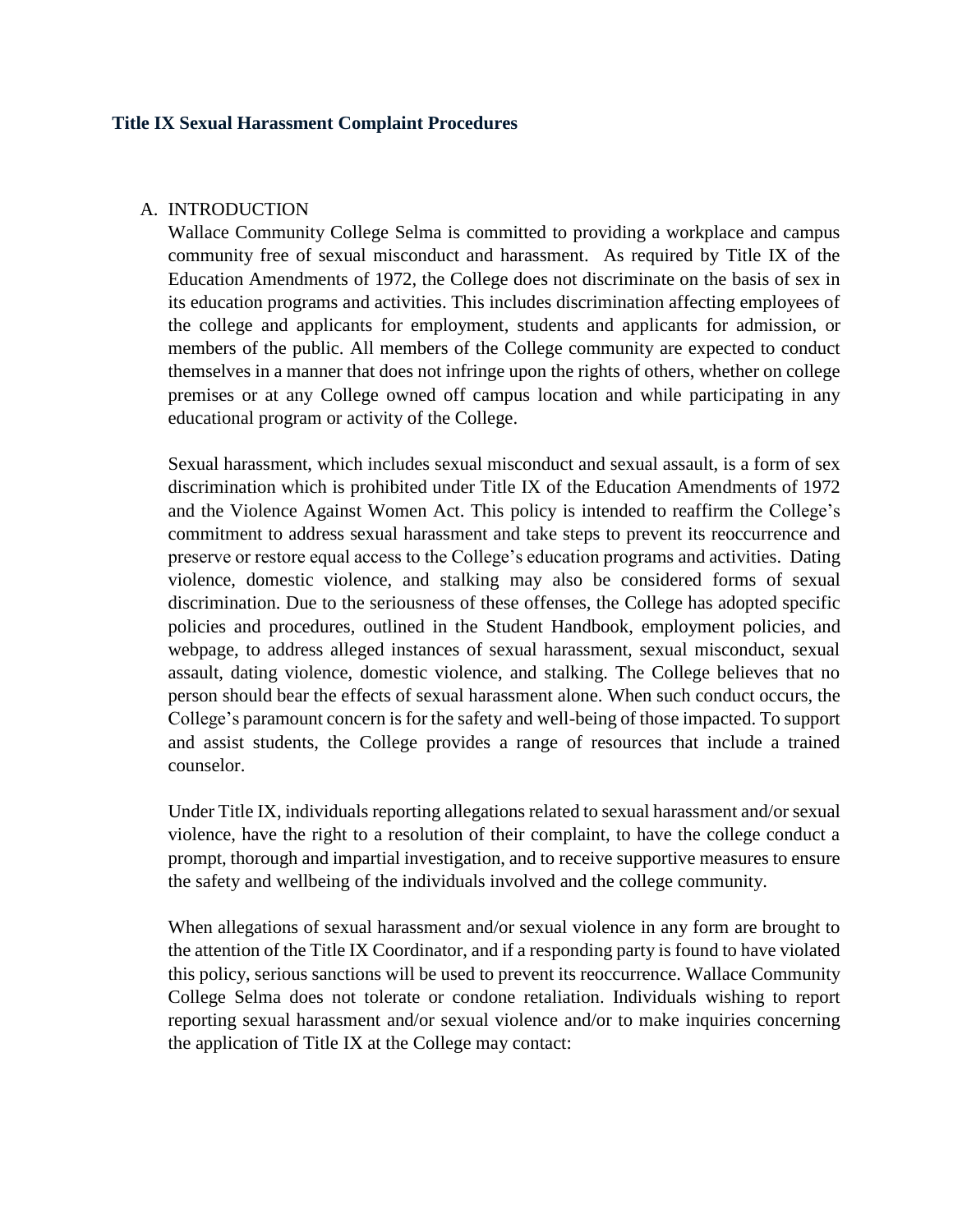Letti Hasberry Title IX Coordinator Wallace Community College Selma Student Center Building, Human Resources Suite 3000 Earl Goodwin Parkway Selma, Alabama 36701 Phone: 334-876-9319 Email: letti.hasberry@wccs.edu

and/or

Assistant Secretary U.S. Department of Education Office for Civil Rights Lyndon Baines Johnson Department of Education Building 400 Maryland Avenue, SW Washington, DC 20202-1100 Telephone: 800-421-3481 Fax: 202-453-6012; TDD: 800-877-8339 Email: [ocr@ed.gov](mailto:ocr@ed.gov)

Information regarding the Title IX Coordinator and their role will be provided to all faculty, staff, students, applicants for admissions, and applicants for employment. Also, this information is available on the College website at [https://wccs.edu](https://wccs.edu/) under the Title IX webpage.

## **POLICY**

The U.S. Department of Education's [Office for Civil Rights](https://www2.ed.gov/about/offices/list/ocr/aboutocr.html) (OCR) enforces, among other statutes, Title IX of the Education Amendments of 1972. Title IX protects people from discrimination based on sex in education programs or activities that receive Federal financial assistance. Title IX states that:

"No person in the United States shall, on the basis of sex, be excluded from participation in, be denied the benefits of, or be subjected to discrimination under any education program or activity receiving Federal financial assistance."

## B. DEFINITIONS RELATING TO SEXUAL HARASSMENT

Many terms are used in the context of sexual harassment. The following will provide some common definitions and examples.

Actual knowledge: The notice of sexual harassment or allegations of sexual harassment to the Title IX Coordinator or any official of the College who has authority to institute corrective measures of behalf of the College shall be deemed actual knowledge on the part of the College.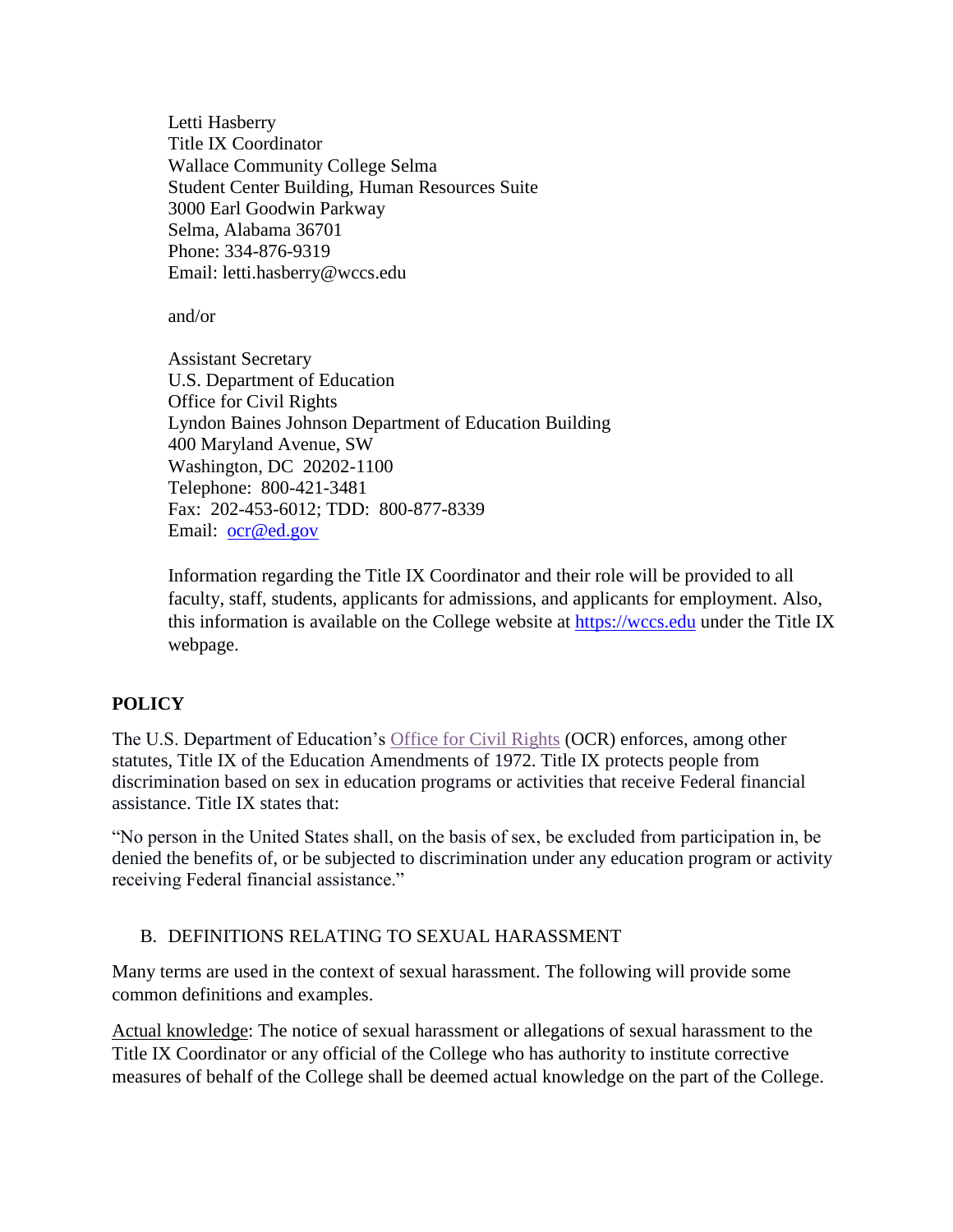Complainant: is an individual who is alleged to be the victim of conduct that could constitute sexual harassment. For the purposes of this procedure a Complainant may be an individual applying for admission or employment, an employee, a student or an individual otherwise participating in or attempting to participate in the College's education programs and activities.

Respondent: is an individual who has been reported to be the perpetrator of conduct that could constitute sexual harassment.

Formal complaint: is a document filed by the complainant or signed by the Title IX Coordinator alleging sexual harassment against a respondent and requesting that the College investigate the allegation of sexual harassment. Note: At the time of filing a formal complaint, a complainant must be participating in or attempting to participate in an educational program or activity of the College at which the formal complaint is filed.

Consent: "Consent" must be informed, voluntary, and mutual and can be withdrawn at any time. There is no consent when there is force, expressed or implied, or when coercion, intimidation, threats, or duress is used. Whether or not a person has taken advantage of a position of influence over another person may be a factor in determining consent. Silence or absence of resistance does not imply consent. Past consent to sexual activity with another person does not imply ongoing future consent with that person or consent to that same sexual activity with another person.

Incapacitation: An individual who is incapacitated is unable to give consent to sexual contact. States of incapacitation include sleep, unconsciousness, intermittent consciousness, intoxication, or any other state where the individual is unaware that sexual contact is occurring or is otherwise unable to give informed and voluntarily consent. Incapacitation may also exist because of a mental or developmental disability that impairs the ability to consent to sexual contact. Example: A person who is taking pain medication and falls asleep under the influence of the medication can be incapacitated and not be able to give consent to sexual contact.

Sexual Misconduct: Committing sexual abuse, sexual assault, sexual harassment, sexual exploitation, or statutory rape, as defined below or under Alabama state law.

Harassment: The striking, shoving, kicking, or otherwise touching or making physical contact in regard to another for the purpose of harassing, annoying or alarming; and/or directing abusive or obscene language or making an obscene gesture toward someone for the purpose of harassing, annoying, or alarming. Example: Making or using persistent derogatory comments, epithets, or slurs that place a person in a hostile or fearful environment or where the person's safety is in jeopardy.

Sexual harassment: Conduct on the basis of sex that satisfies one or more of the following:

- A school employee conditioning education benefits on participating in unwelcome sexual conduct (i.e. quid pro quo);
- Unwelcomed conduct that a reasonable person would determine is so severe, pervasive, and objectively offensive that it effectively denies a person equal access to the school's education program or activity; or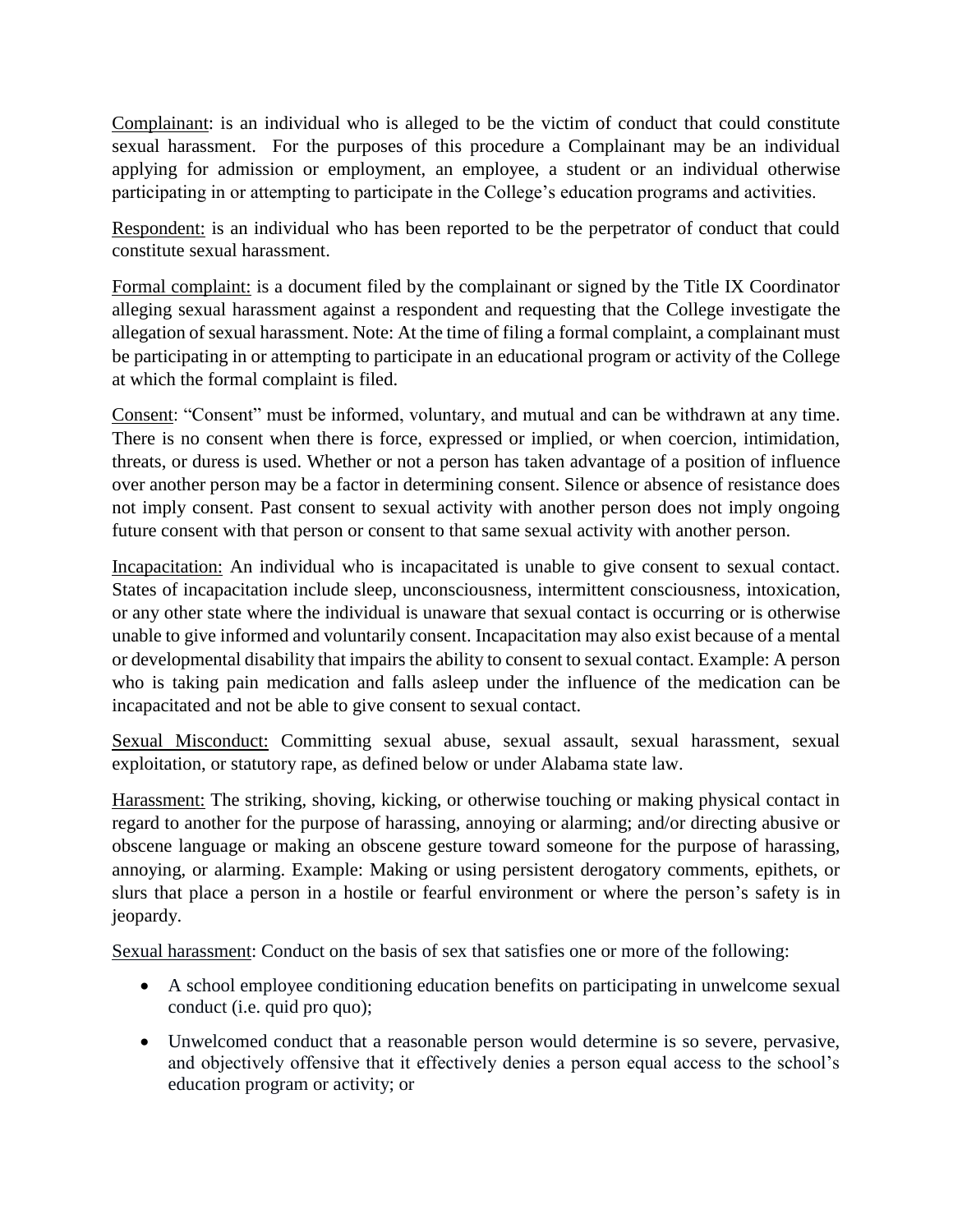• Stalking, dating violence, or domestic violence.

Definitions of Sexually Based Offenses

Sexual abuse in the first degree:

(a) A person commits the crime of sexual abuse in the first degree if:

(1) He subjects another person to sexual contact by forcible compulsion; or

(2) He subjects another person to sexual contact who is incapable of consent by reason

of being physically helpless or mentally incapacitated.

(b) Sexual abuse in the first degree is a Class C felony (Alabama Code 13A-6-66).

Sexual abuse in the second degree:

(a) A person commits the crime of sexual abuse in the second degree if:

(1) He subjects another person to sexual contact who is incapable of consent by reason of some factor other than being less than 16 years old; or

(2) He, being 19 years old or older, subjects another person to sexual contact who is less than 16 years old, but more than 12 years old.

(b) Sexual abuse in second degree is a Class A misdemeanor, except that if a person commits a second or subsequent offense of sexual abuse in the second degree within one year of another sexual offense, the offense is a Class C felony (Alabama Code 13A-6-67).

## Rape in the first degree:

(a) A person commits the crime of rape in the first degree if:

(1) He or she engages in sexual intercourse with a member of the opposite sex by forcible compulsion; or

(2) He or she engages in sexual intercourse with a member of the opposite sex who is incapable of consent by reason of being physically helpless or mentally incapacitated; or

(3) He or she, being 16 years or older, engages in sexual intercourse with a member of the opposite sex who is less than 12 years old.

(b) Rape in the first degree is a Class A felony (Alabama Code 13A-6-61).

# Rape in the second degree:

(a) A person commits the crime of rape in the second degree if:

(1) Being 16 years old or older, he or she engages in sexual intercourse with a member of the opposite sex less than 16 and more than 12 years old; provided, however, the actor is at least two years older than the member of the opposite sex.

(2) He or she engages in sexual intercourse with a member of the opposite sex who

is incapable of consent by reason of being mentally defective.

(b) Rape in the second degree is a Class B felony (Alabama Code 13A-6-62).

Sodomy in the first degree:

(a) A person commits the crime of sodomy in the first degree if: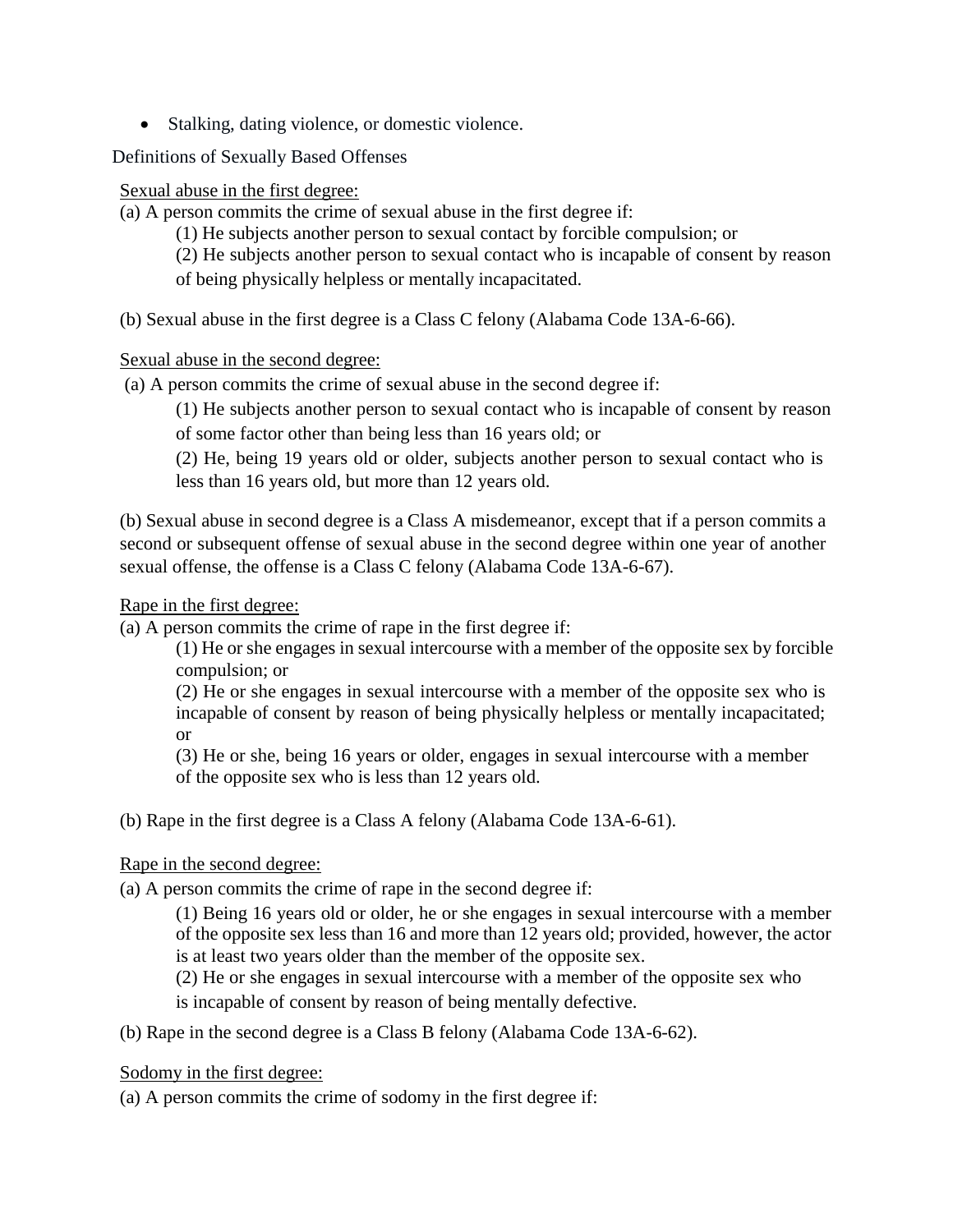(1) He engages in deviate sexual intercourse with another person by forcible compulsion; or

(2) He engages in deviate sexual intercourse with a person who is incapable of consent by reason of being physically helpless or mentally incapacitated; or

(3) He, being 16 years old or older, engages in deviate sexual intercourse with a person who is less than 12 years old.

(b) Sodomy in the first degree is a Class A felony (Alabama Code 13A-6-63).

Sodomy in the second degree:

(a) A person commits the crime of sodomy in the second degree if:

(1) He, being 16 years old or older, engages in deviate sexual intercourse with another person less than 16 and more than 12 years old.

(2) He engages in deviate sexual intercourse with a person who is incapable of consent by reason of being mentally defective.

(b) Sodomy in the second degree is a Class B felony (Alabama Code 13A-6-64).

Domestic Violence:

Includes felony or misdemeanor crimes of violence committed by a current or former spouse of the victim, by a person with whom the victim shares a child in common, by a person cohabitating with or has cohabitated with the victim as a spouse, or by any other person against an adult or youth victim who is protected from that person's acts under the domestic or family violence laws of the jurisdiction  $(34 \text{ U.S. C.12291(a)})(8)$ .

In Alabama, domestic violence includes felony and misdemeanor crimes of violence committed by a current or former spouse, parent, child, any person with whom the defendant has a child in common, a present or former household member, or a person who has or had a dating or engagement relationship with the defendant (Alabama Code Section 13A, Article 7 Domestic Violence in 1st, 2nd, and 3rd Degrees).

# Dating Violence:

Means violence committed by a person –

(a) Who is or has been in a social relationship of a romantic or intimate nature with the victim; and

(b) Where the existence of such a relationship will be determined based on a consideration of the following factors:

- The length of the relationship,
- The type of relationship,
- The frequency of interaction between the persons involved in the relationship (34 U.S.C.12291(a) (10).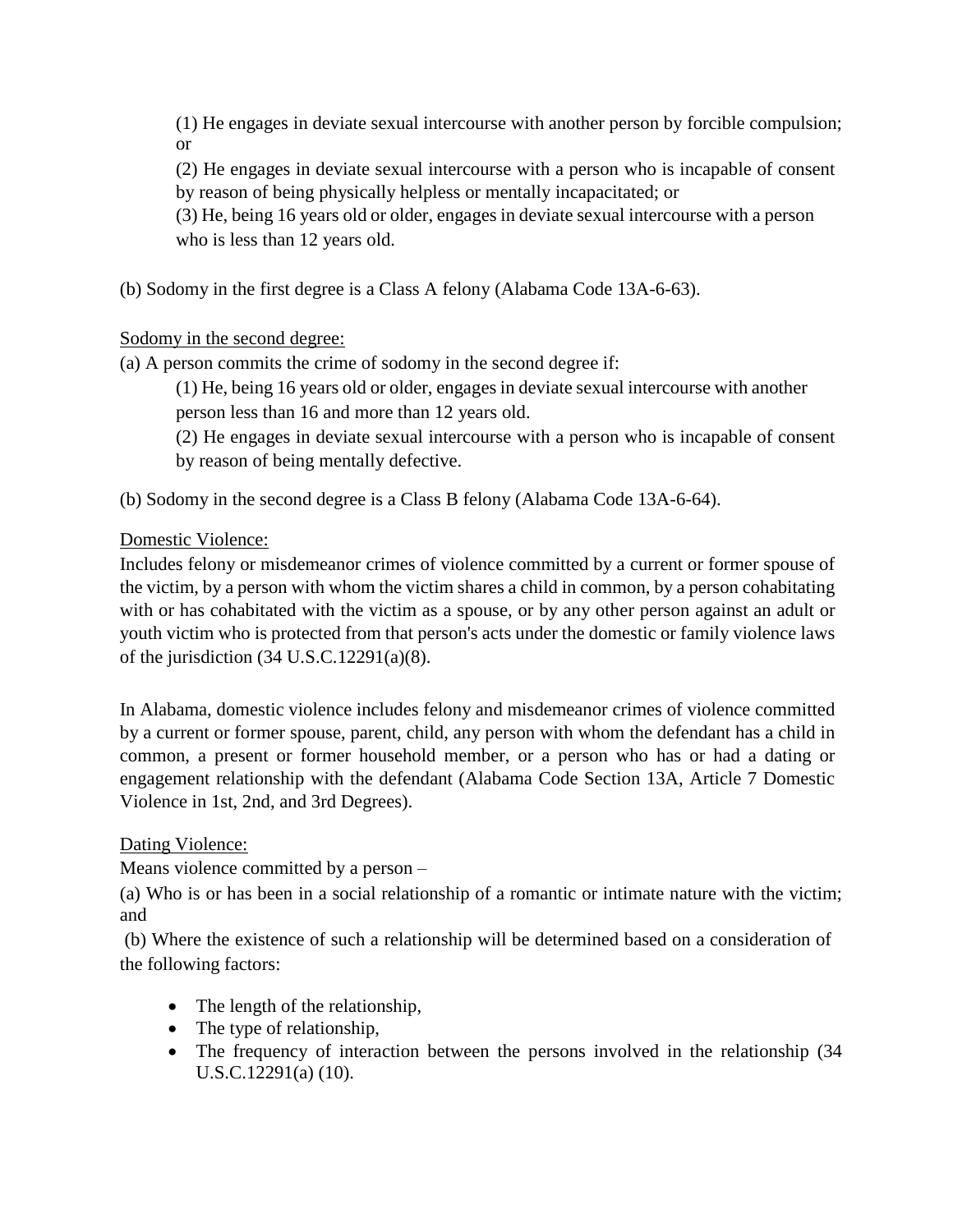In Alabama, dating violence is covered under Alabama Code Section 13A, Article 7 Domestic Violence in 1st, 2nd, and 3rd Degrees.

### Stalking:

Means engaging in a course of conduct directed at a specific person that would cause a reasonable person to a) fear for his or her safety or the safety of others; or b) suffer substantial emotional distress 34 U.S.C.12291(a) (30).

In Alabama, stalking is when a person intentionally and repeatedly follows or harasses another person and who makes a threat, either expressed or implied, with the intent to place that person in reasonable fear of death or serious bodily harm (13A-6-90 Stalking in the first degree) or a person who, acting with an improper purpose, intentionally and repeatedly follows, harasses, telephones, or initiates communication, verbally, electronically, or otherwise, with another person, any member of the other person's immediate family, or any third party with whom the other person is acquainted, and causes material harm to the mental or emotional health of the other person, or causes such person to reasonably fear that his or her employment, business, or career is threatened, and the perpetrator was previously informed to cease that conduct (Section 13A-6-91 Stalking in the second degree).

#### Sexual assault:

Means an offense classified as a forcible or nonforcible sex offense under the uniform crime reporting systems of the Federal Bureau of Investigation 20 U.S.C.1092 (f)(6)(A)(v).

## **Victims Option to Report**

Students and employees who are victims of crime including rape, acquaintance rape, domestic violence, dating violence, sexual assault, or stalking, are encouraged by the College to report but do have the option not to report the incident to campus law enforcement, or local law enforcement. In those cases, the victim may still seek assistance confidentially from any other victim service agency of their choosing.

#### Formal Complaint Process

## A. INITIAL STEPS

Any student or employee of the College or applicant for employment or admission who has a complaint against a student or a member of the College faculty, staff, or administration concerning sexual harassment (Title IX of the Educational Amendments of 1972) or has knowledge of any conduct constituting sexual harassment in an educational program or activity of the College or which occurred on property owned by the College or controlled by the College should report the complaint to the campus Title IX Coordinator https://wccs.edu. An educational program or activity of the College includes, but is not limited to locations, events or circumstances over which the College exercised substantial control over both the respondent and the context in which the sexual harassment occurs, and also includes buildings owned or controlled by a student organization that is officially recognized by the College.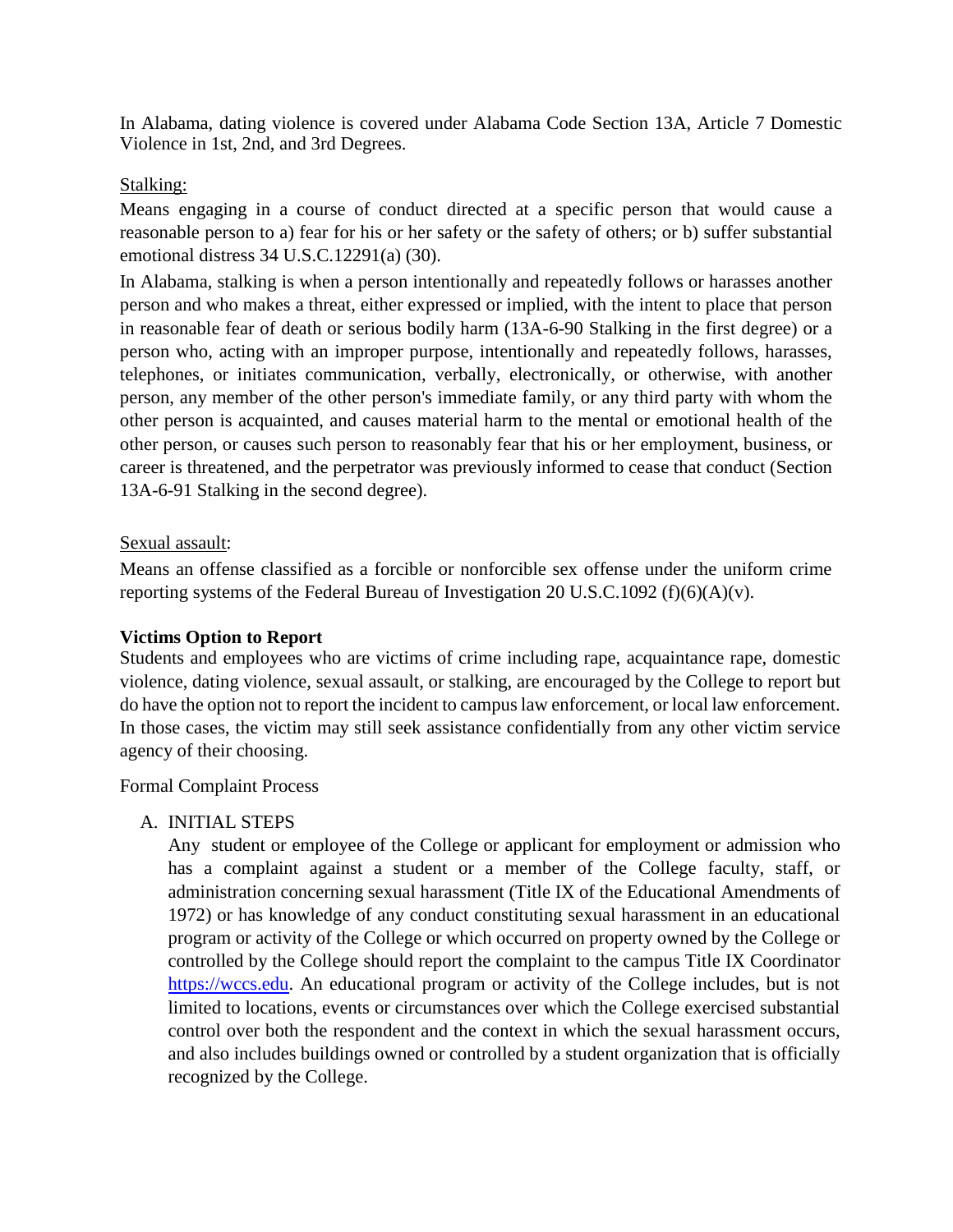### B. REPORTING A COMPLAINT

Any individual may report sexual harassment incident to Title IX Coordinator in person, by email, by telephone, or in writing. The report must include the names of the Complainant(s) and Respondent(s), approximate date of incident, facts of the incident, and contact information for the person submitting the complaint.

The Title IX Coordinator will respond in writing to the person submitting the complaint as soon as practicable, but not exceeding five (5) business days. If the person submitting the complaint is not the Complainant, the Title IX Coordinator will also contact the Complainant within five (5) business days.

If after a discussion with the Complainant, the Title IX Coordinator determines that the complaint does not qualify as a Title IX Complaint, the Title IX Coordinator will notify the Complainant in writing and may redirect the Complaint to the appropriate committee.

If after a discussion between the Complainant and the Title IX Coordinator, the Title IX Coordinator determines that the complaint meets the criteria of a Title IX Complaint and the Complainant requests to file a formal complaint, the Title IX Coordinator will initiate the formal complaint process.

## C. SUPPORTIVE MEASURES

Supportive measures mean non-disciplinary, non-punitive individualized services offered as appropriate, as reasonably available, and without fee or charge to the complainant or the respondent before or after the filing of a formal complaint or where no formal complaint has been filed. Such measures are designed to restore or preserve equal access to the College's education program or activity without unreasonably burdening the other party, including measures designed to protect the safety of all parties or the College's educational environment, or deter sexual harassment. Supportive measures may include counseling, extensions of deadlines or other course-related adjustments, modifications of work or class schedules, campus escort services, mutual restrictions on contact between the parties, changes in work or housing locations, leaves of absence, increased security and monitoring of certain areas of the campus, and other similar measures. The College must maintain as confidential any supportive measures provided to the complainant or respondent, to the extent that maintaining such confidentiality would not impair the ability of the College to provide the supportive measures. The Title IX Coordinator is responsible for coordinating the effective implementation of supportive measures.

Supportive measures will be offered to the Complainant within five (5) business days of receipt of the complaint.

Supportive measures will be offered to the Respondent simultaneously with the Notice of Allegations.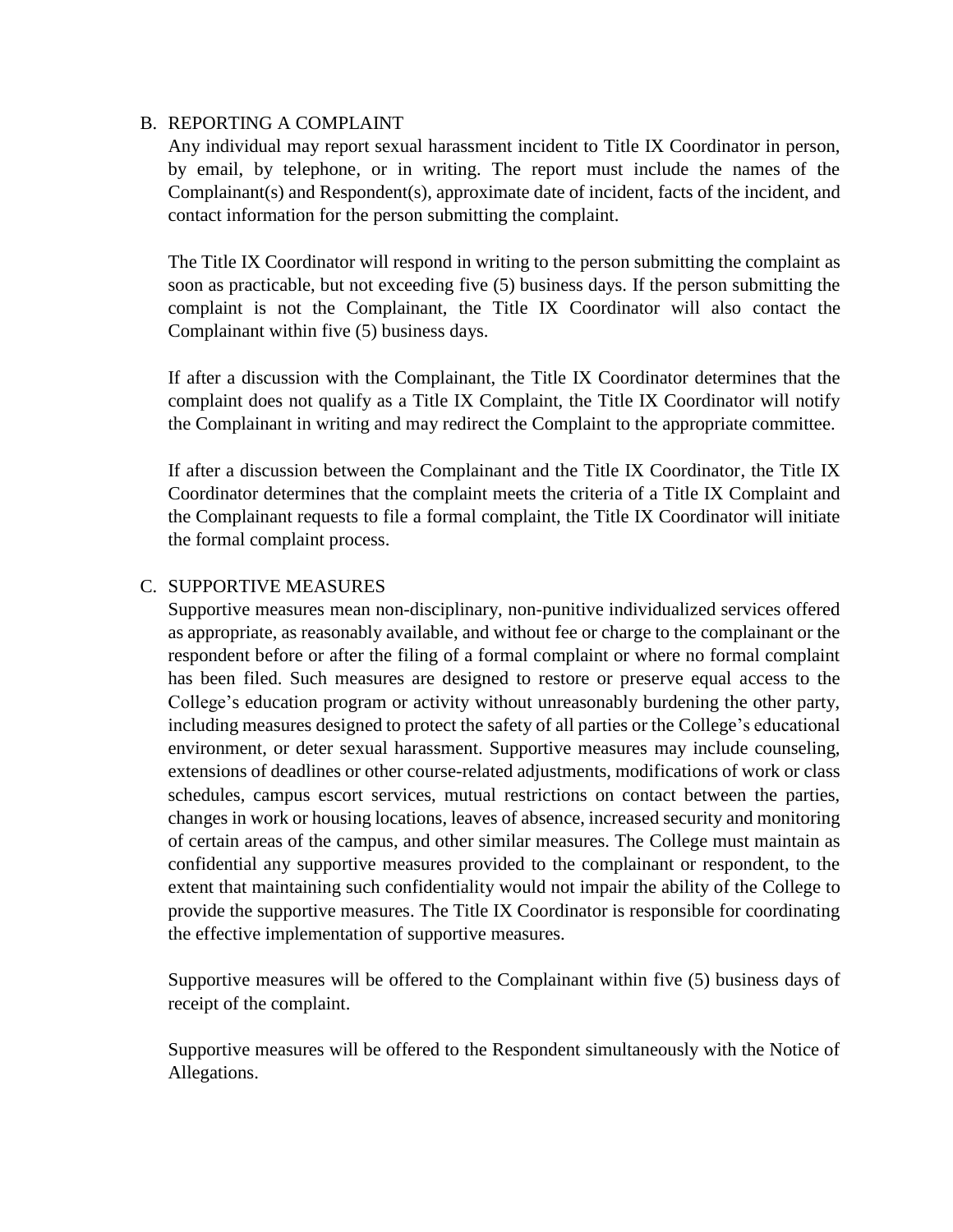D. Standard of Evidence for Determining Responsibility

For the purposes of College Title IX procedures, the College will use a "preponderance of evidence" standard for determining responsibility. Preponderance of the Evidence means evidence which is of greater weight or more convincing than the evidence which is offered in opposition to it; that is evidence which as a whole show that the fact sought to be proved is more probable than not.

## E. FORMAL COMPLAINT PROCESS

A formal complaint must be submitted in electronic (email) or written format to the Title IX Coordinator and must be signed by the Complainant. In the event that under the circumstances a formal complaint should be pursued notwithstanding a Complainant's desire not to file a formal complaint, the Title IX Coordinator may sign the complaint. The complaint must include the following:

- the date of the original complaint,
- names of Complainant and Respondent,
- facts and description of the complaint, and
- the request to investigate complaint.

A Complainant must be participating in or attempting to participate in a College sponsored program or activity at the time the complaint is filed.

## F. DIMISSAL OF FORMAL COMPLAINT

The College may dismiss a formal complaint or allegations therein if:

- the Complainant informs the Title IX Coordinator in writing that the Complainant desires to withdraw the formal complaint or allegations therein,
- the Respondent is no longer enrolled or employed by the school, or
- specific circumstances prevent the school from gathering sufficient evidence to reach a determination.

The College must dismiss a formal complaint or allegations therein if:

- the allegations do not meet the definitions of sexual harassment
- the alleged conduct did not occur within the United States, or
- the alleged conduct did not occur within a College sponsored program or activity.

If the College determines the formal complaint or allegations therein will be dismissed, the Title IX Coordinator will provide written notice to both parties of the dismissal of allegations, and the reason for dismissal within five (5) business days of the decision to dismiss the complaint.

## G. NOTICE OF ALLEGATIONS

The Title IX Coordinator will provide simultaneous written notice of allegations, including sufficient details, and intent to investigate to the Complainant and Respondent no later than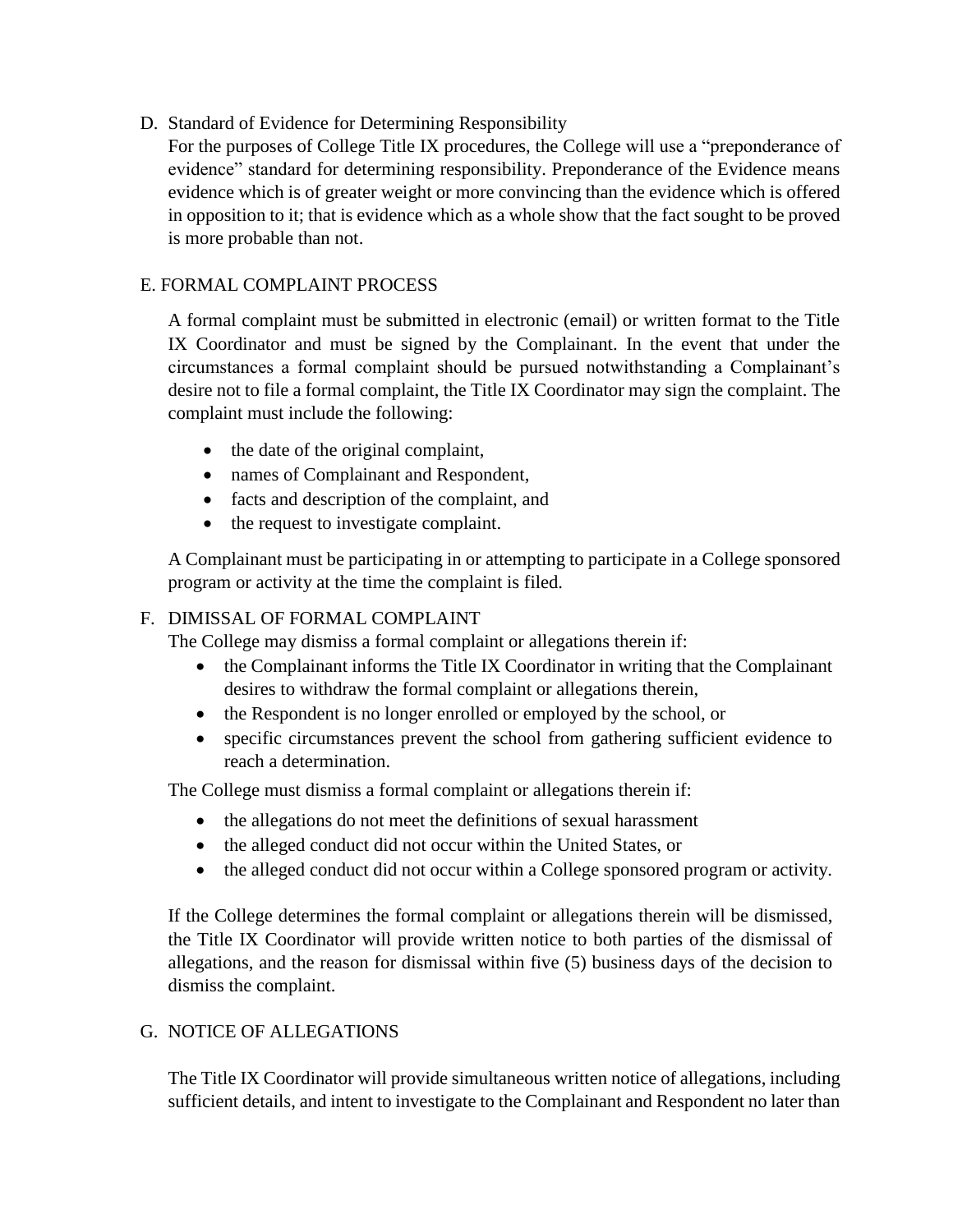ten (10) calendar days after receipt of the formal complaint. The Title IX Coordinator will also provide both parties with the formal complaint, grievance and appeal process, possible sanctions and remedies, and availability of advisors. The written notice shall include a statement that the respondent is presumed not responsible for the alleged conduct, that the parties and their advisors may review and inspect evidence, and advise the parties of the provisions of the College Code of Conduct relating to making false statements or submitting false information during the grievance process.

The Title IX Coordinator will additionally notify the Title IX investigator of the pending investigation and provide a copy of the formal complaint.

#### H. ADVISORS

In addition to providing the Complainant and Respondent with written notice of allegations and intent to investigate, the Title IX Coordinator will inform the parties of the availability of advisors. Both parties shall have the right to retain, at the respective party's own cost, the assistance of legal counsel or other personal representative advisor. In the alternative, either or both parties may also request an advisor provided by the College.

Only an advisor may conduct cross-examination during the live hearing.

Neither party may dismiss a College appointed advisor.

## I. INVESTIGATION PROCEDURE

The Title IX investigator is responsible for conducting an investigation of the submitted formal complaint. The Title IX investigator will have received Title IX investigator training within the current academic year.

The burden of proof and the burden of gathering evidence sufficient to reach a determination regarding responsibility rest on the College and not on the parties.

The Title IX investigator will notify the Complaint and Respondent in writing of the intent to investigate within five (5) business days of receipt of the formal complaint and will commence interviews within ten (10) business days or receipt of the formal complaint. The Title IX investigator will notify the Complainant and Respondent and their respective advisors in writing of all individuals the investigator intends to interview.

Either party may identify other witnesses with relevant information for interview or other evidence for review by the investigator.

The Title IX investigator will conduct a factual investigation of the formal complaint and shall research applicable statutes, regulations, and/or policies, if any. The Title IX investigator will notify any interviewees in writing of the intent to interview. Interviewees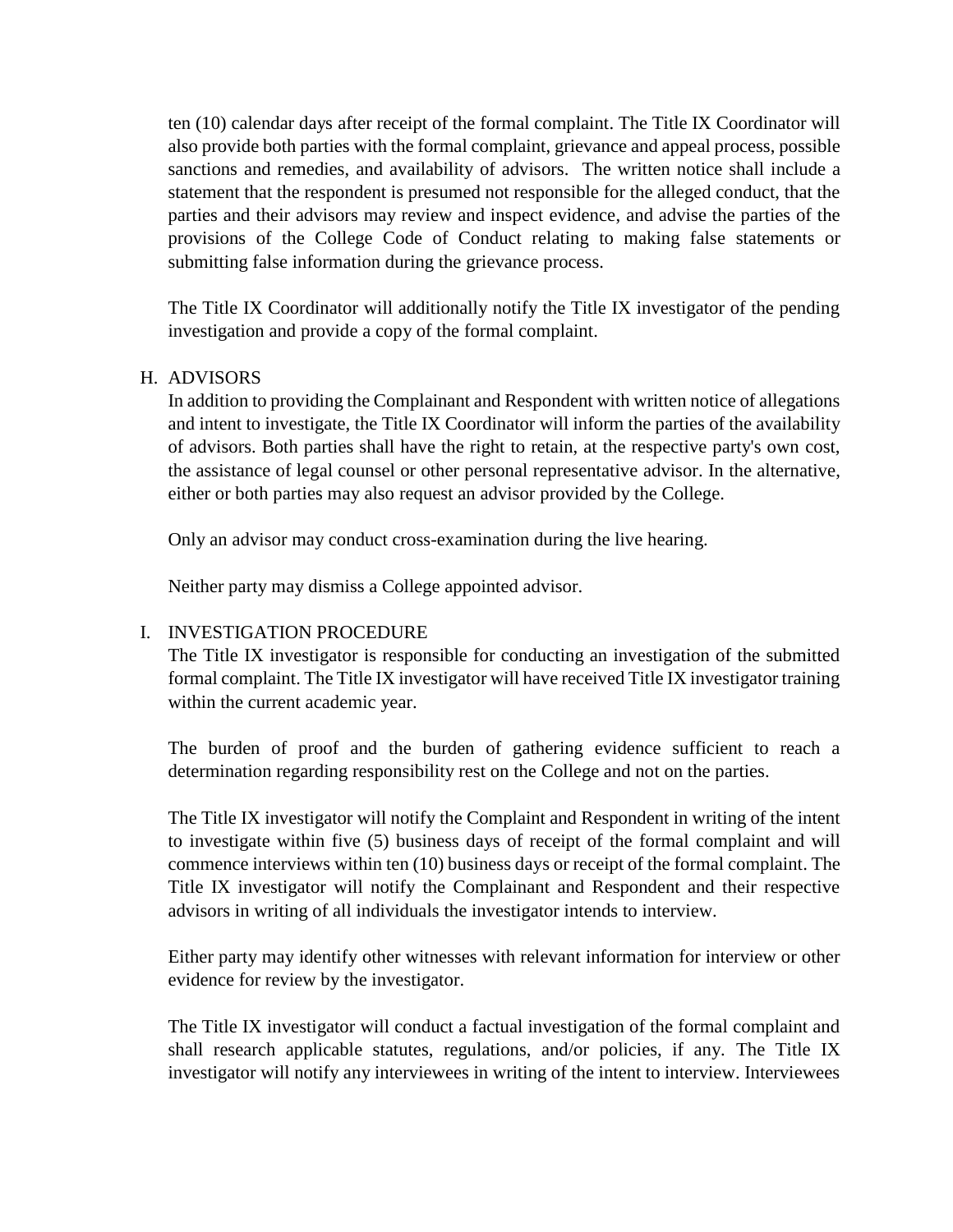will have at least five (5) business days' notice of an interview. Notice will include the participants, date, place, purpose, and time of the interview.

The College will provide an equal opportunity for the parties to present witnesses, including fact and expert witnesses, and other inculpatory (tending to establish fault or guilt) and exculpatory (clearing or tending to clear from alleged fault or guilt) evidence. Creditability determinations may not be based on a person's status as a complainant, respondent or witness.

The College will provide the parties with the same opportunities to have others present during any grievance proceeding, including the opportunity to be accompanied to any related meeting or proceeding by the advisor of their choice, who may be, but is not required to be, an attorney, and not limit the choice or presence of advisor for either the complainant or respondent in any meeting or grievance proceeding; however, the College may establish restrictions regarding the extent to which the advisor may participate in proceedings, as long as the restrictions apply equally to both parties.

The College will provide both parties an equal opportunity to inspect and review any evidence obtained as part of the investigation that is directly related to the allegations raised in a formal complaint, including the evidence upon which the College does not intend to rely in reaching a determination regarding responsibility and inculpatory or exculpatory evidence whether obtained from a party or other source, so that each party can meaningfully respond to the evidence prior to conclusion of the investigation.

The College will make all such evidence subject to the parties' inspection and review available at any hearing to give each party equal access opportunity to refer to such evidence during the hearing, including for purposes of cross-examination.

Prior to the completion of the investigative report, the Title IX investigator will submit all reviewed evidence to the Title IX Coordinator.

The Title IX Coordinator will provide copies of all evidence reviewed during the investigation to the Complainant, Respondent, and their respective advisors. All parties will have ten (10) business days to review the evidence and respond in writing to the Title IX Coordinator.

Subsequent to the ten (10) business day review period, the Title IX Coordinator will direct any responses from the Complainant, Respondent, or their respective advisors to the Title IX Investigator for additional review. The Title IX Investigator will submit a final report and the reviewed evidence to the Title IX Coordinator. At least 10 days prior to the live hearing, the Title IX Coordinator will simultaneously provide the Complainant, Respondent, their respective advisors, with the final report and all reviewed evidence for their review and written response. The President will select a Hearing Officer to conduct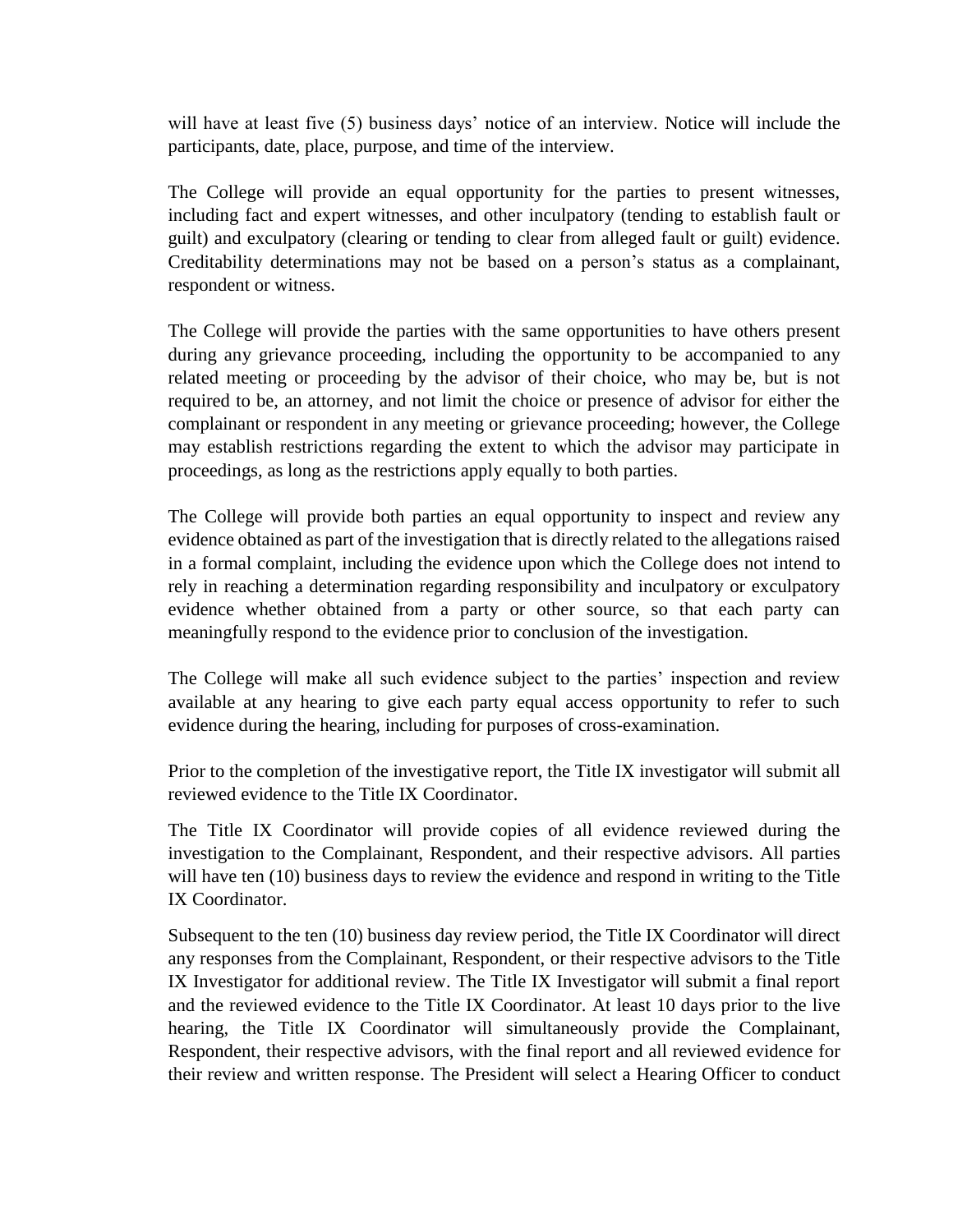the live hearing. The Hearing Officer shall be provided a copy of the investigative report and reviewed evidence.

## J. LIVE HEARING PROCEDURE

Upon receipt of the final investigative report, the Hearing Officer will convene a Decision Maker panel and schedule a live hearing. The panel will consist of three (3) individuals selected by the Hearing Officer who have completed Decision Maker training during the current academic year. The Hearing Officer will designate one of the Decision Makers as Primary Decision Maker. Hearing Officer will notify the Complainant, Respondent, their respective advisors, Title IX Coordinator, Title IX Investigator, witnesses named in the final report, and the Decision Makers of the live hearing date within five (5) business days of receipt of the final investigative report. The live hearing date must provide the Complainant, Respondent, and their respective advisors with no less than ten (10) business days to review the final investigative report and all supporting evidence.

The hearing must be a live, recorded hearing with the opportunity for both advisors to conduct cross-examinations. The hearing shall be recorded by either a court reporter or on audio or video tape or by other electronic recording medium. In addition, all items offered into evidence by the parties, whether admitted into evidence or not, shall be marked and preserved as part of the hearing record.

Upon request, the Complainant and Respondent may participate in the hearing via oncampus video conferencing provided that all parties, including the Decision Making Panel, are able to see and hear the party or witness answering questions in real-time.

The Hearing Officer, Decision Makers, Complainant, Respondent, and their respective advisors will attend the hearing. The Title IX investigator, Title IX Coordinator and witnesses will be called to provide testimony if requested by the Decision Makers, parties or their respective advisors.

If a party does not have an advisor present at the live hearing, the College shall provide without fee or charge to that party, an advisor of the College's choice, who may be, but is not required to be an attorney.

The hearing process will consist of:

- Opening statement by Hearing Officer
- Review of hearing procedures, formal complaint and notice of allegations by Hearing Officer
- Review of potential hearing outcomes and sanctions by Hearing Officer
- Complainant Testimony
- Cross-examination of Complainant by Respondent advisor
- Testimony of Witnesses of Complainant
- Cross-examination of Complainant Witnesses by Respondent advisor
- Respondent Testimony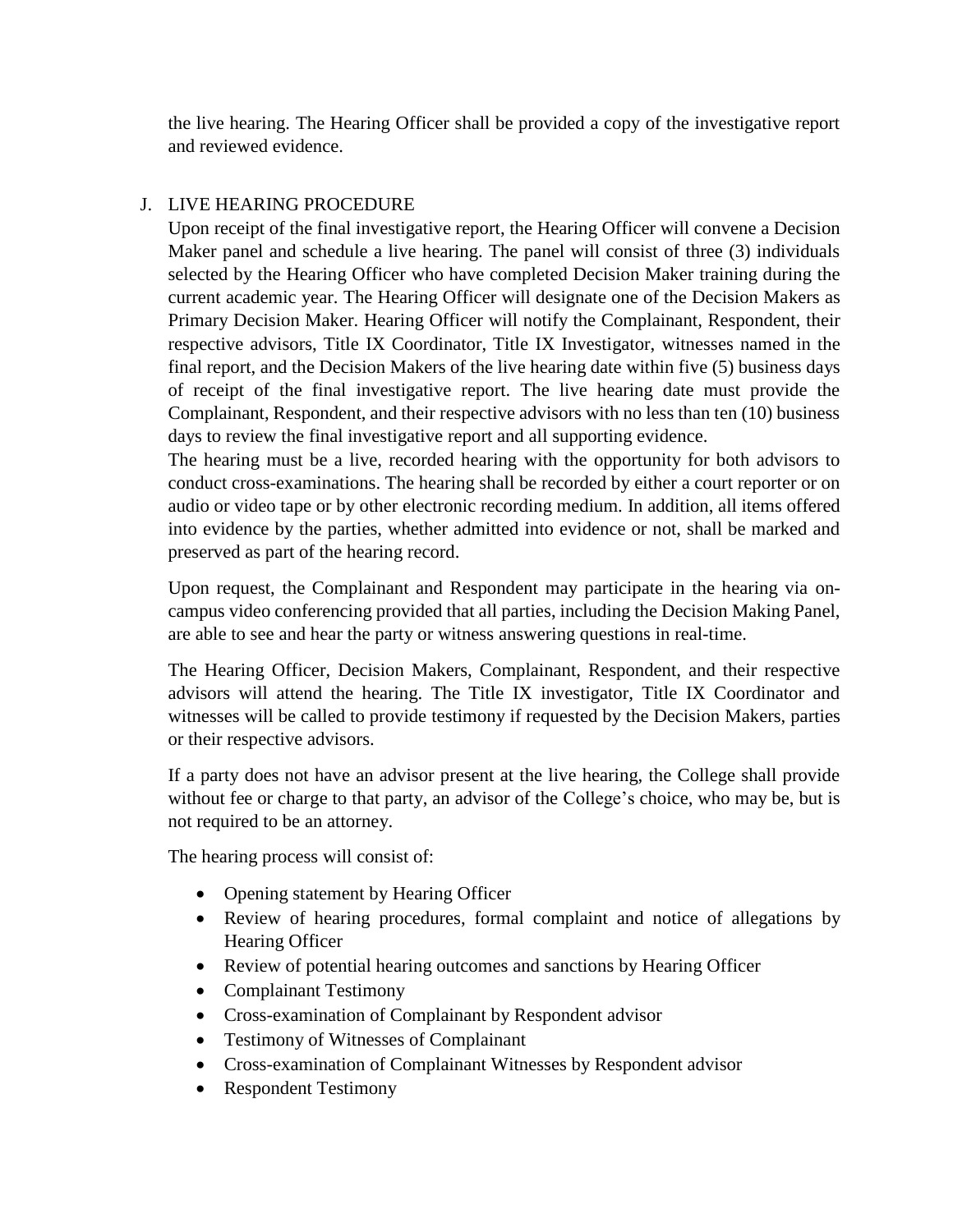- Cross-examination of Respondent by Complainant advisor
- Witnesses of Respondent Testimonies
- Cross-examination of Respondent Witnesses by Complainant advisor
- Decision Maker inquiries
- Review of appeal process by Hearing Officer
- Closing statement by Hearing Officer
- Dismissal of parties
- Decision Maker deliberations

At the hearing, the Hearing Officer shall read the hearing procedures, notice of allegations, formal complaint, potential hearing outcomes, and potential sanctions. After the Hearing Officer concludes opening statements, the Complainant shall have the opportunity to present such oral testimony and offer such other supporting evidence as deemed relevant to the formal complaint. Subsequent to Complainant testimony, the Respondent advisor may conduct cross-examination. The Decision Makers may question the Complainant after the cross-examination.

The Complainant may call witnesses to provide testimony as deemed appropriate to the formal complaint. The Respondent advisor may conduct cross-examination of the witnesses. The Decision Makers may question the witnesses after the cross-examination.

The Respondent shall then be given the opportunity to present such testimony and offer such other evidence as deemed relevant to the Respondent's defense against the formal complaint. Subsequent to Respondent testimony, the Complainant advisor may conduct cross-examination. The Decision Makers may question the Respondent after the crossexamination.

The Respondent may call witnesses to provide testimony as deemed appropriate to the formal complaint. The Complainant advisor may conduct cross-examination of the witnesses. The Decision Makers may question the witnesses after the cross-examination.

Only relevant cross-examination and other questions may be asked of a party or witness.

During cross-examination, the advisor will pose each question orally to the Primary Decision Maker. The Primary Decision Maker will determine if the Complainant, Respondent, or witnesses may respond to the question. If the Primary Decision Maker chair determines that the question is not relevant, the Primary Decision Maker will explain the rationale for dismissing the question. Rape shield protection is provided for Complainants which deems irrelevant questions and evidence about a Complainant's prior sexual behavior unless offered to prove that someone other than the Respondent committed the alleged misconduct or if the questions and evidence concern specific incidents of Complainant's prior sexual behavior with respect to the Respondent and offered to prove consent.

If a witness or party is not available or declines cross-examination, the decision makers must not rely on any statement of that witness in reaching a determination regarding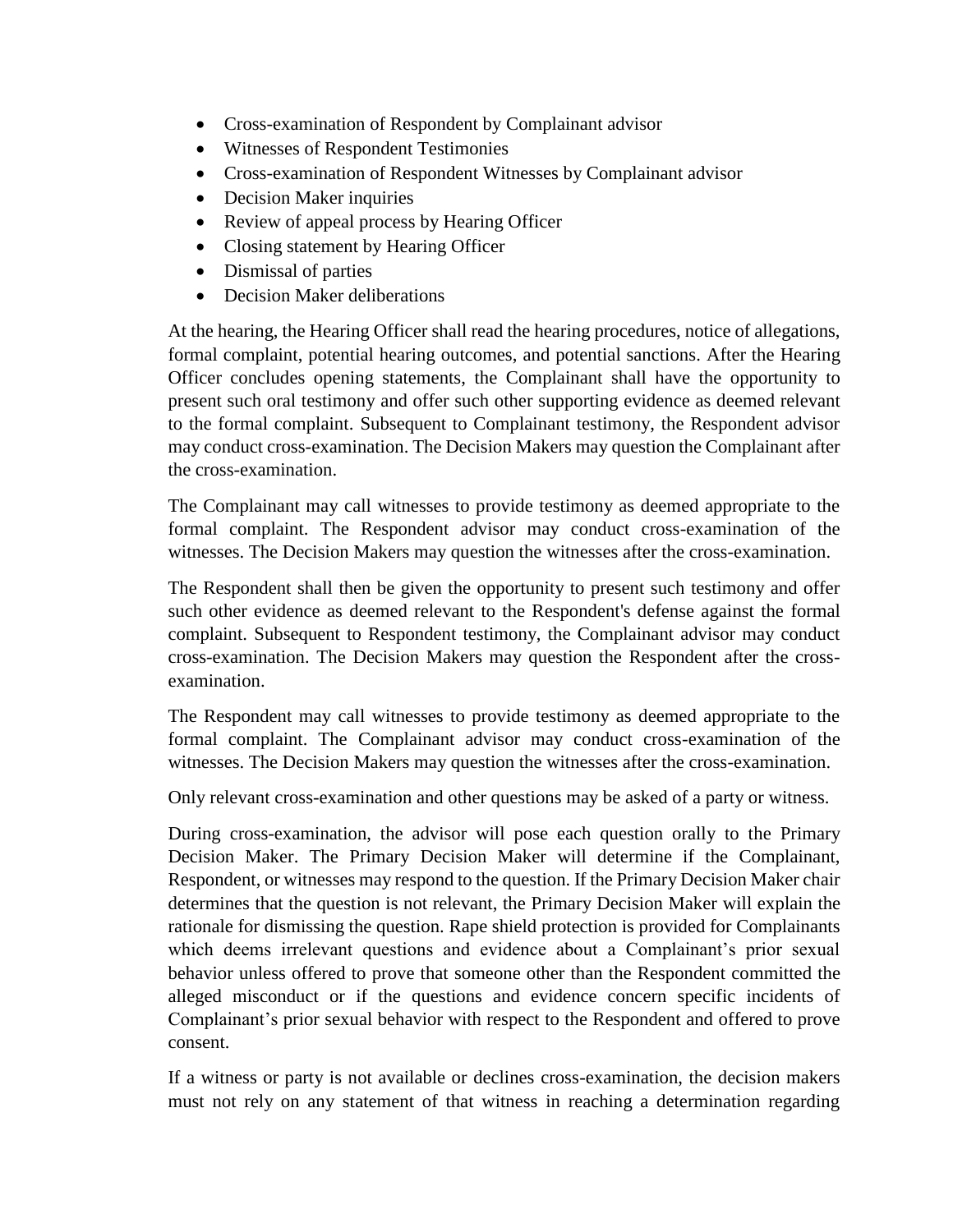responsibility; provided, however, that the decision makers cannot draw an inference about the determination regarding responsibility based solely on a party or witness's absence from the live hearing or refusal to answer cross-examination or other questions.

Upon conclusion of the presentation of the evidence and cross-examinations, the Hearing Officer shall read the appeal process and closing statements. The Complainant, Respondent, their respective advisors and all witnesses shall be dismissed.

The Decision Makers will deliberate to determine if the Respondent is deemed responsible and submit a written hearing report which contains:

- identification of the allegations potentially constituting sexual harassment;
- a description of the procedural steps taken from the receipt of the formal complaint through determination, including any notifications to the parties, interviews with parties and witnesses, site visits, methods used to gather other evidence, and hearings held;
- findings of fact supporting the determination;
- conclusions regarding the application of the College's code of conduct to the facts;
- a statement of, and rationale for, the result as to each allegation, including a determination regarding responsibility, any disciplinary sanctions the College imposes on the respondent, and whether remedies designed to restore or preserve equal access to the College's education program or activity will be provided by the College to the complainant; and
- the College's procedures and permissible bases for the complainant and respondent to appeal.

The Primary Decision Maker will submit the hearing report to the Hearing Officer within ten (10) business days of the live hearing.

The Hearing Officer will submit the hearing report simultaneously to the Title IX Coordinator, Complainant, Respondent, and their respective advisors within three (3) business days of receipt of the hearing report.

The College must provide the written determination to the parties simultaneously. The determination regarding responsibility becomes final either on the date that the College provides the parties with the written determination of the result of the appeal, if an appeal is filed, or if an appeal is not filed, the date on which an appeal would no longer be considered timely.

The Title IX Coordinator will retain the recording of the hearing, the hearing report, the investigative report, and all evidence obtained during the investigation and all evidence offered at the hearing.

## K. APPEAL PROCEDURE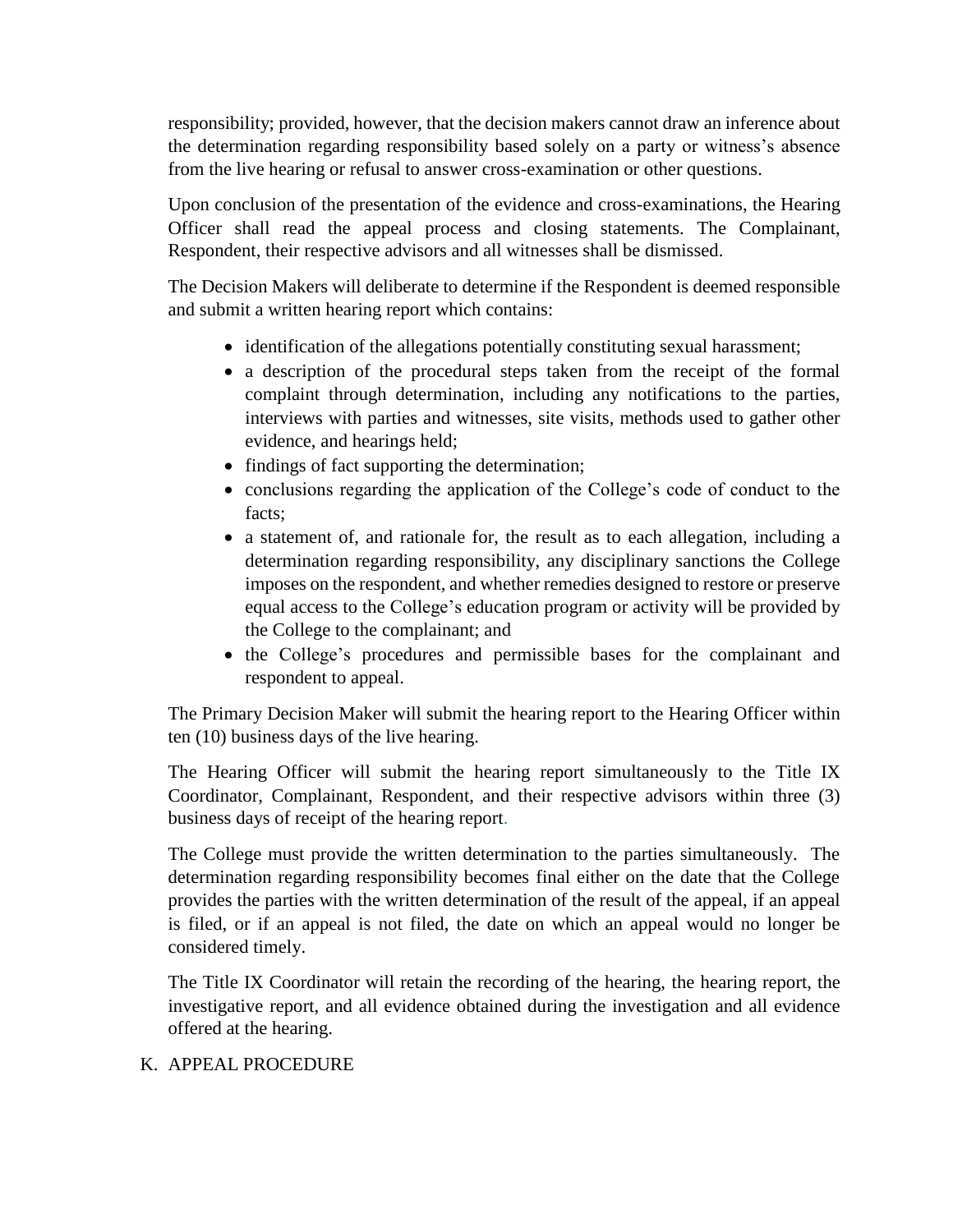Appeals of a determination regarding responsibility and from the College's dismissal of a formal complaint or any allegations therein are available to both parties on the following grounds: (1) procedural irregularity that affected the outcome of the matter; (2) new evidence that was not reasonably available at the time the decision regarding responsibility or dismissal was made, that could affect the outcome; and/or (3) the Title IX Coordinator, Investigator, or a Decision Maker had a conflict of interest or bias that affected the outcome.

The President of Wallace State Community College or his/her designee shall be the appeal authority in upholding, rejecting, or modifying the recommendations of the Decision Maker Panel. The President or his/her designee shall not be bound in any manner by the recommendation(s) of the Decision Maker Panel, but shall take it (them) into consideration in rendering his/her decision.

Either party may file a written request with President requesting that the President review the decision of the Decision Maker Panel. The written request must be filed within ten (10) business days following the party's receipt of the hearing report. If the appeal is not filed by the close of business on the tenth  $(10<sup>th</sup>)$  business day following the party's receipt of the report, the party's opportunity to appeal shall have been waived.

As to all appeals, the College will:

- notify the other party in writing when an appeal is filed and implement appeal procedures equally for both parties;
- $\bullet$  ensure that the decision-maker(s) for the appeal is not the same person as the decision-maker(s) that reached the determination regarding responsibility or dismissal, the investigator(s), or the Title IX Coordinator.
- $\bullet$  ensure the decision-maker(s) for the appeal complies with the standards set for in 34 C.F.R. § 160.45(b)(iii);
- give both parties a reasonable, equal opportunity to submit a written statement in support of, or challenging, the outcome;
- issue a written decision describing the result of the appeal and the rationale for the result; and
- provide the written decision simultaneously to both parties.

A decision on a party's appeal shall be rendered within 30 calendar days of the initiation of the appeals process. The time for decision may be extended for exigent circumstance or as may be otherwise agreed by the parties.

If the Respondent is also an employee of the College, the individual may also file a claim with the Equal Employment Opportunity Commission within 180 days of the alleged discriminatory act.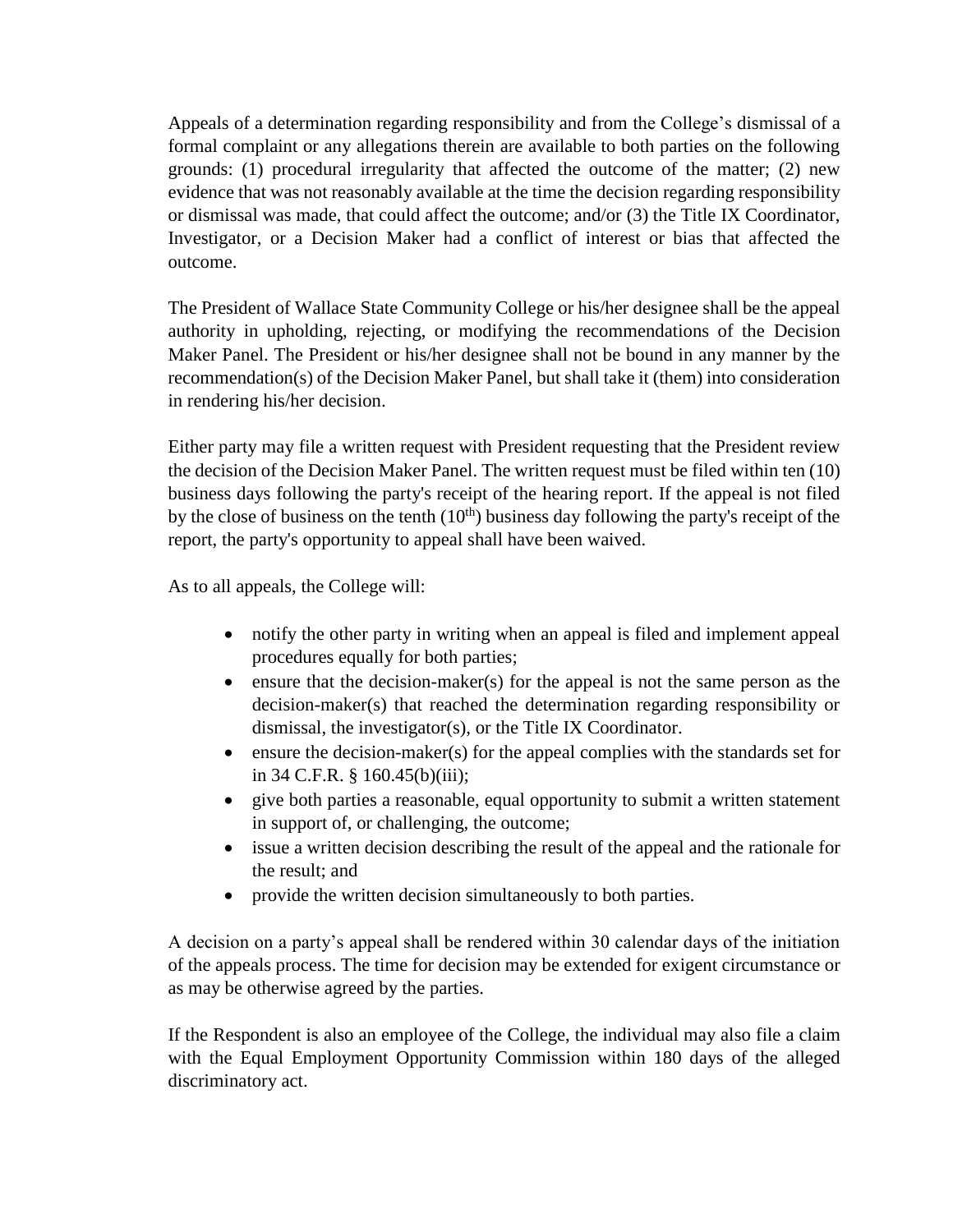Informal Resolution. The College may not require as a condition of enrollment or continuing enrollment, or employment or continuing employment, or enjoyment of any other right, waiver of the right to an investigation and adjudication of formal complaints of sexual harassment consistent with this section. Similarly, the College may not require the parties to participate in an informal resolution process under this section and may not offer an informal resolution process unless a formal complaint is filed. However, at any time prior to reaching a determination regarding responsibility the College may facilitate an informal resolution process, such as mediation, that does not involve a full investigation and adjudication, provided that the College does the following:

- (i) provides to the parties a written notice disclosing: the allegations, the requirements of the informal resolution process including the circumstances under which it precludes the parties from resuming a formal complaint arising from the same allegations, provided, however, that at any time prior to agreeing to a resolution, any party has the right to withdraw from the informal resolution process and resume the grievance process with respect to the formal complaint, and any consequences resulting from participating in the informal resolution process, including the records that will be maintained or could be shared;
- (ii) obtains the parties' voluntary, written consent to the informal resolution process; and
- (iii) does not offer or facilitate an informal resolution process to resolve allegations that an employee sexually harassed a student.
- L. RETALIATION PROHIBITED. Neither the College nor other person may intimidate, threaten, coerce, or discriminate against any individual for the purpose interfering with any right or privilege secured by Title IX, or because the individual has made a report or complaint, testified, assisted, or participated in any manner an investigation, proceeding, or hearing conducted under this policy. Complaints alleging retaliation may be filed according to the grievance procedures included in the formal complaint process. The College shall keep confidential the identity of any individual who has made a report or filed a formal complaint of sexual harassment, any complainant, any individual who has been reported to be the perpetrator of sex discrimination, any respondent, and any witness except as may be permitted by FERPA statute, 20 U.S.C. 1232g or FERPA regulations, 34 CFR part 99, or as required by law, or to carry out the purposes of 34 CFR part 106, including the conduct of any investigation, hearing, or judicial proceeding arising thereunder.

Range of Possible Sanctions – On final determination of responsibility the following sanctions may be imposed against a respondent:

For Students:

1. Disciplinary Suspension: This excludes a student from the College for a designated period of time, usually not more than two terms. While on suspension, a student will not